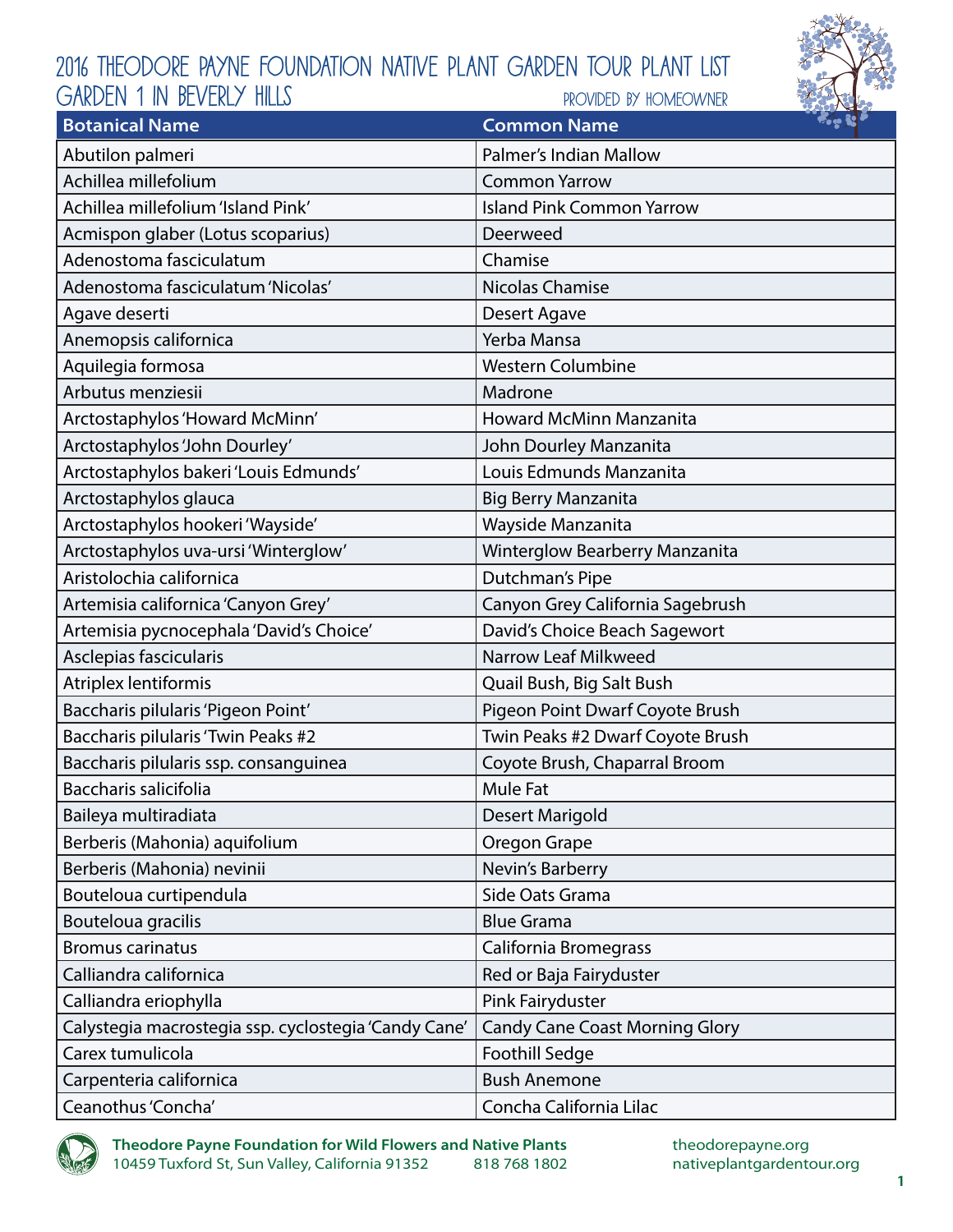

| <b>Botanical Name</b>                                    | $\mathcal{L} = \mathcal{L}$<br><b>Common Name</b> |
|----------------------------------------------------------|---------------------------------------------------|
| Ceanothus 'Joyce Coulter'                                | Joyce Coulter California Lilac                    |
| Ceanothus 'Louis Edmunds'                                | Louis Edmunds California Lilac                    |
| Ceanothus 'Ray Hartman'                                  | Ray Hartman California Lilac                      |
| Ceanothus gloriosus 'Anchor Bay'                         | Anchor Bay Point Reyes Ceanothus                  |
| Ceanothus hearstiorum                                    | <b>Hearst's Ceanothus</b>                         |
| Ceanothus thyrsiflorus var. griseus 'Diamond<br>Heights' | Diamond Heights Carmel Ceanothus                  |
| Ceanothus thyrsiflorus var. griseus 'Yankee Point'       | <b>Yankee Point Carmel Ceanothus</b>              |
| Cercidium--see Parkinsonia                               |                                                   |
| Cercis occidentalis                                      | <b>Western Redbud</b>                             |
| Cercocarpus betuloides var. betuloides                   | <b>Birch Leaf Mountain Mahogany</b>               |
| Chlorogalum pomeridianum                                 | Soap Plant                                        |
| Clarkia unguiculata                                      | Elegant Clarkia (pink)                            |
| Clinopodium (Satureja) chandleri                         | San Miguel Savory                                 |
| Condea (Hyptis) emoryi                                   | Desert Lavender                                   |
| Corethrogyne (Lessingia) filaginifolia 'Silver Carpet'   | Silver Carpet Common Sandaster                    |
| Datura wrightii                                          | Sacred Datura, Jimsonweed                         |
| Dendromecon harfordii                                    | <b>Channel Island Bush Poppy</b>                  |
| Diplacus (Mimulus) 'Cone Peak'                           | Cone Peak Monkeyflower                            |
| Diplacus (Mimulus) aurantiacus var. puniceus             | <b>Sticky Monkeyflower</b>                        |
| Dudleya attenuata                                        | <b>Orcutt's Liveforever</b>                       |
| Dudleya brittonii                                        | <b>Britton's Liveforever</b>                      |
| Dudleya pulverulenta                                     | Chalk Dudleya                                     |
| Elymus (Leymus) condensatus 'Canyon Prince'              | Canyon Prince Giant Wild Rye                      |
| Encelia californica 'El Dorado'                          | El Dorado California Bush Sunflower               |
| Epilobium (Zauschneria) 'Catalina'                       | Catalina California Fuchsia                       |
| Epilobium (Zauschneria) 'El Tigre'                       | El Tigre California Fuchsia                       |
| Epilobium (Zauschneria) canum                            | California Fuchsia                                |
| Epipactis gigantea                                       | <b>Stream Orchid</b>                              |
| Eriogonum fasciculatum                                   | California Buckwheat                              |
| Eriogonum fasciculatum 'Bruce Dickinson'                 | <b>Bruce Dickinson California Buckwheat</b>       |
| Eriogonum giganteum var. giganteum                       | St. Catherine's Lace                              |
| Eriogonum grande var. rubescens                          | Red Flowered or San Miguel Island Buckwheat       |
| Eriogonum umbellatum                                     | <b>Sulfur Buckwheat</b>                           |
| Erythranthe (Mimulus) cardinalis                         | Scarlet Monkeyflower                              |
| Erythranthe (Mimulus) guttatus                           | Seep Monkeyflower                                 |
| Eschscholzia californica                                 | California Poppy                                  |

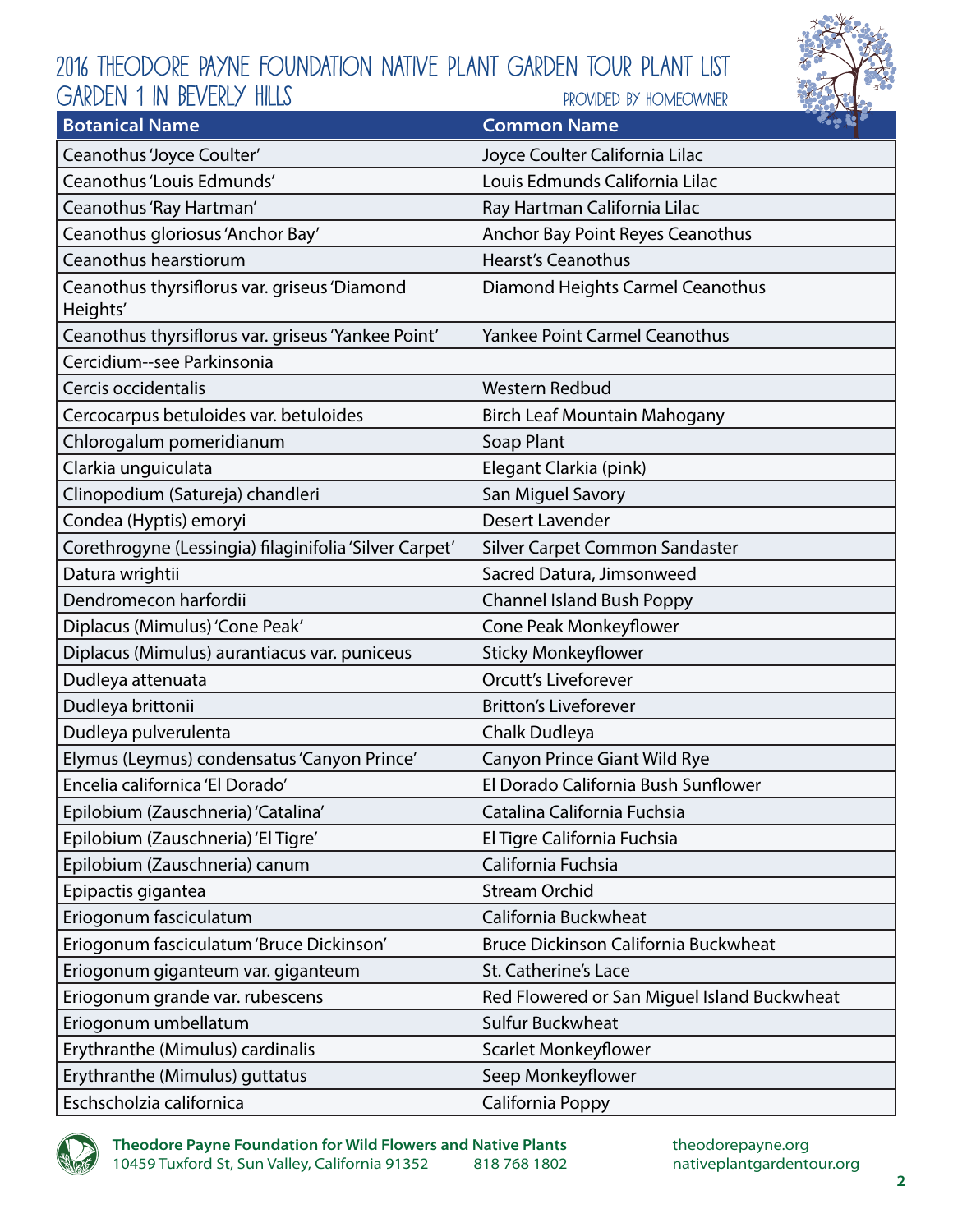# 2016 Theodore Payne Foundation Native Plant Garden Tour Plant List provided by homeowner GARDEN 1 IN BEVERLY HILLS



| <b>Botanical Name</b>                           | $\sim$ $\sim$ $\sim$<br><b>Common Name</b>  |
|-------------------------------------------------|---------------------------------------------|
| Fallugia paradoxa                               | Apache Plume                                |
| Festuca californica                             | California Fescue                           |
| Festuca occidentalis                            | <b>Western Fescue</b>                       |
| Festuca rubra 'Molate'                          | Molate Creeping Red Fescue                  |
| Fragaria chiloensis                             | <b>Beach Strawberry</b>                     |
| Fragaria vesca                                  | <b>Wood Strawberry</b>                      |
| Frangula (Rhamnus) californica                  | California Coffeeberry                      |
| Frangula (Rhamnus) californica ssp. crassifolia | Serpentice Hoary Coffeeberry                |
| Fremontodendron 'California Glory'              | California Glory Flannelbush                |
| Fremontodendron 'Pacific Sunset'                | Pacific Sunset Flannelbush                  |
| Fremontodendron mexicanum                       | <b>Mexican Flannelbush</b>                  |
| Galvezia--see Gambelia                          |                                             |
| Gambelia (Galvezia) juncea 'Gran Cañon'         | Gran Cañon Baja Bush Snapdragon             |
| Gambelia (Galvezia) speciosa 'Firecracker'      | Firecracker Showy Island Snapdragon         |
| Gnaphalium--see Pseudognaphalium                |                                             |
| Hesperoyucca (Yucca) whipplei                   | Chaparral Yucca, Our Lord's Candle          |
| Heteromeles arbutifolia 'Davis Gold'            | Davis Gold Toyon                            |
| Heuchera 'Opal'                                 | <b>Opal Coral Bells</b>                     |
| Heuchera 'Santa Ana Cardinal'                   | Santa Ana Cardinal Coral Bells              |
| Heuchera maxima, and cultivars                  | <b>Island Alumroot</b>                      |
| Hilaria (Pleuraphis) jamesii                    | Galleta                                     |
| Hyptis--see Condea                              |                                             |
| Iris douglasiana                                | Douglas Iris                                |
| Isolepis (Scirpus) cernuus                      | Fiber-Optic Grass, Annual Tule              |
| Isomeris--see Peritoma                          |                                             |
| Juglans californica                             | Southern California Black Walnut            |
| Juncus patens                                   | <b>Common Rush</b>                          |
| Juncus patens 'Elk Blue'                        | Elk Blue Common Rush                        |
| Justicia californica                            | Chuparosa, Beloperone                       |
| Keckiella antirrhinoides                        | Chaparral Beardtongue, Snapdragon Penstemon |
| Keckiella brevifolia                            | Gaping Keckiella, Bush Beardtongue          |
| Keckiella cordifolia                            | <b>Heart Leaf Keckiella</b>                 |
| Koeleria macrantha                              | <b>June Grass</b>                           |
| Lavatera--see Malva                             |                                             |
| Lepechinia fragrans                             | <b>Fragrant Pitcher Sage</b>                |
| Lessingia--see Corethrogyne                     |                                             |
| Leymus--see Elymus                              |                                             |

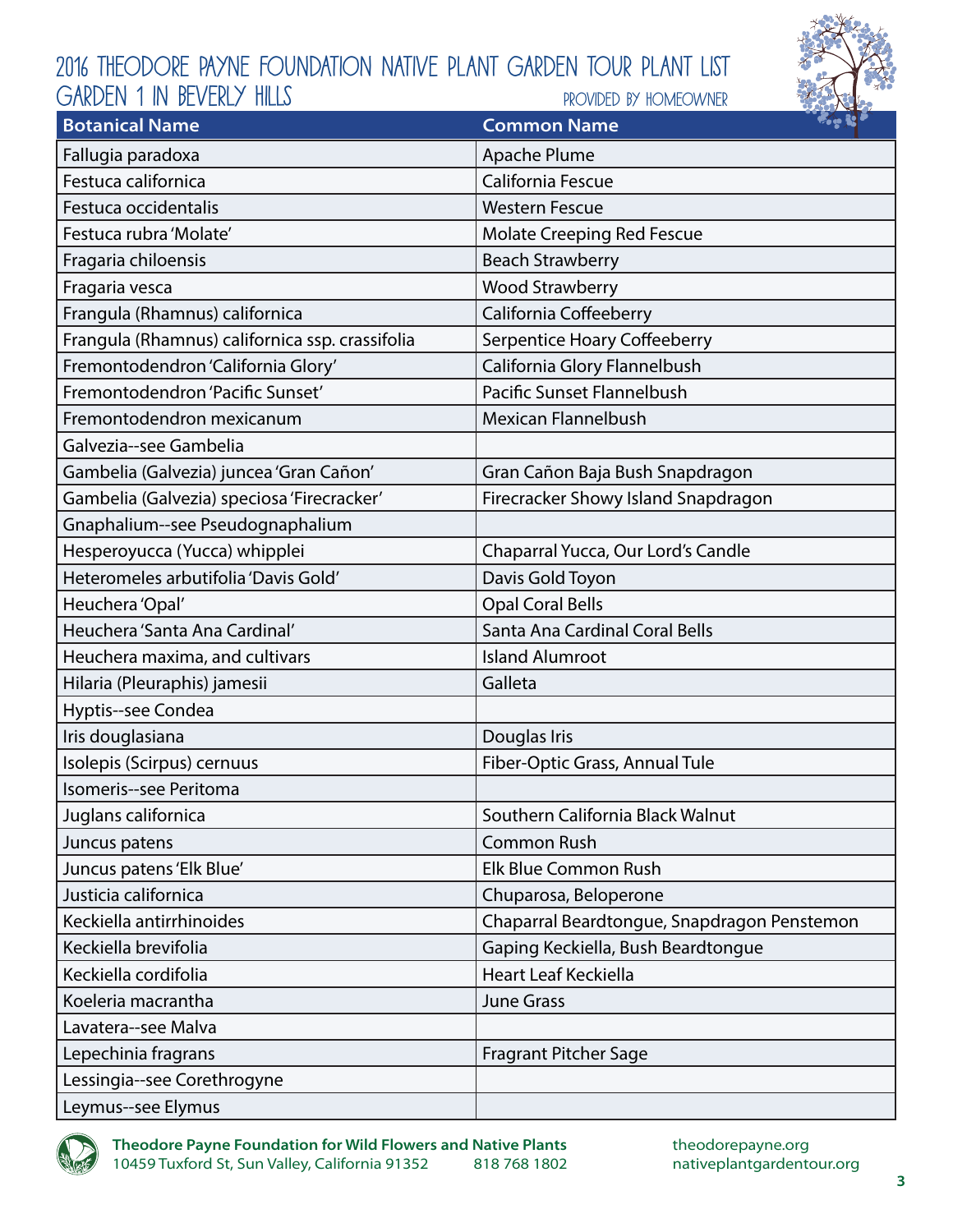

| <b>Botanical Name</b>                                         | <b>Common Name</b>               | 22.83 |
|---------------------------------------------------------------|----------------------------------|-------|
| Lilium pardalinum                                             | Leopard Lily                     |       |
| Lonicera hispidula                                            | Pink Honeysuckle                 |       |
| Lonicera involucrata                                          | Twinberry                        |       |
| Lotus scoparius--see Acmispon glaber                          |                                  |       |
| Lupinus albifrons                                             | Silver Bush Lupine               |       |
| Mahonia--see Berberis                                         |                                  |       |
| Malosma laurina                                               | Laurel Sumac                     |       |
| Malva (Lavatera) assurgentiflora                              | <b>Island Mallow</b>             |       |
| Marah macrocarpa                                              | Wild Cucumber, Chilicothe        |       |
| Mimulus--see Diplacus, Erythranthe                            |                                  |       |
| Monardella linoides ssp. stricta                              | <b>Flax Leaf Monardella</b>      |       |
| Monardella odoratissima                                       | Mountain Pennyroyal              |       |
| Monardella villosa 'Russian River'                            | Russian River Coyote Mint        |       |
| Morella (Myrica) californica                                  | Pacific Wax Myrtle               |       |
| Muhlenbergia rigens                                           | Deergrass                        |       |
| Myrica--see Morella                                           |                                  |       |
| Nassella--see Stipa                                           |                                  |       |
| Nolina parryi                                                 | Parry's Nolina                   |       |
| Oenothera californica                                         | California Primrose              |       |
| Oenothera elata ssp. hirsutissima                             | <b>Hooker's Evening Primrose</b> |       |
| Parkinsonia (Cercidium) florida                               | Palo Verde or Blue Palo Verde    |       |
| Penstemon centranthifolius                                    | <b>Scarlet Bugler</b>            |       |
| Penstemon grinnellii                                          | Grinnell's Beardtongue           |       |
| Penstemon heterophyllus                                       | <b>Foothill Penstemon</b>        |       |
| Penstemon heterophyllus 'Margarita BOP'                       | Margarita BOP Foothill Penstemon |       |
| Penstemon palmeri                                             | Palmer's Penstemon               |       |
| Penstemon spectabilis                                         | <b>Showy Penstemon</b>           |       |
| Peritoma (Isomeris) arborea                                   | Bladderpod                       |       |
| Philadelphus lewisii                                          | Mock Orange                      |       |
| Pleuraphis--see Hilaria                                       |                                  |       |
| Polypodium californicum                                       | California Polypody              |       |
| Prosopis glandulosa                                           | <b>Honey Mesquite</b>            |       |
| Prunus ilicifolia ssp. lyonii                                 | Catalina Cherry                  |       |
| Pseudognaphalium (Gnaphalium) canescens ssp.<br>microcephalum | Wright's Cudweed                 |       |
| Quercus agrifolia                                             | <b>Coast Live Oak</b>            |       |
| Quercus dumosa                                                | Scrub Oak                        |       |

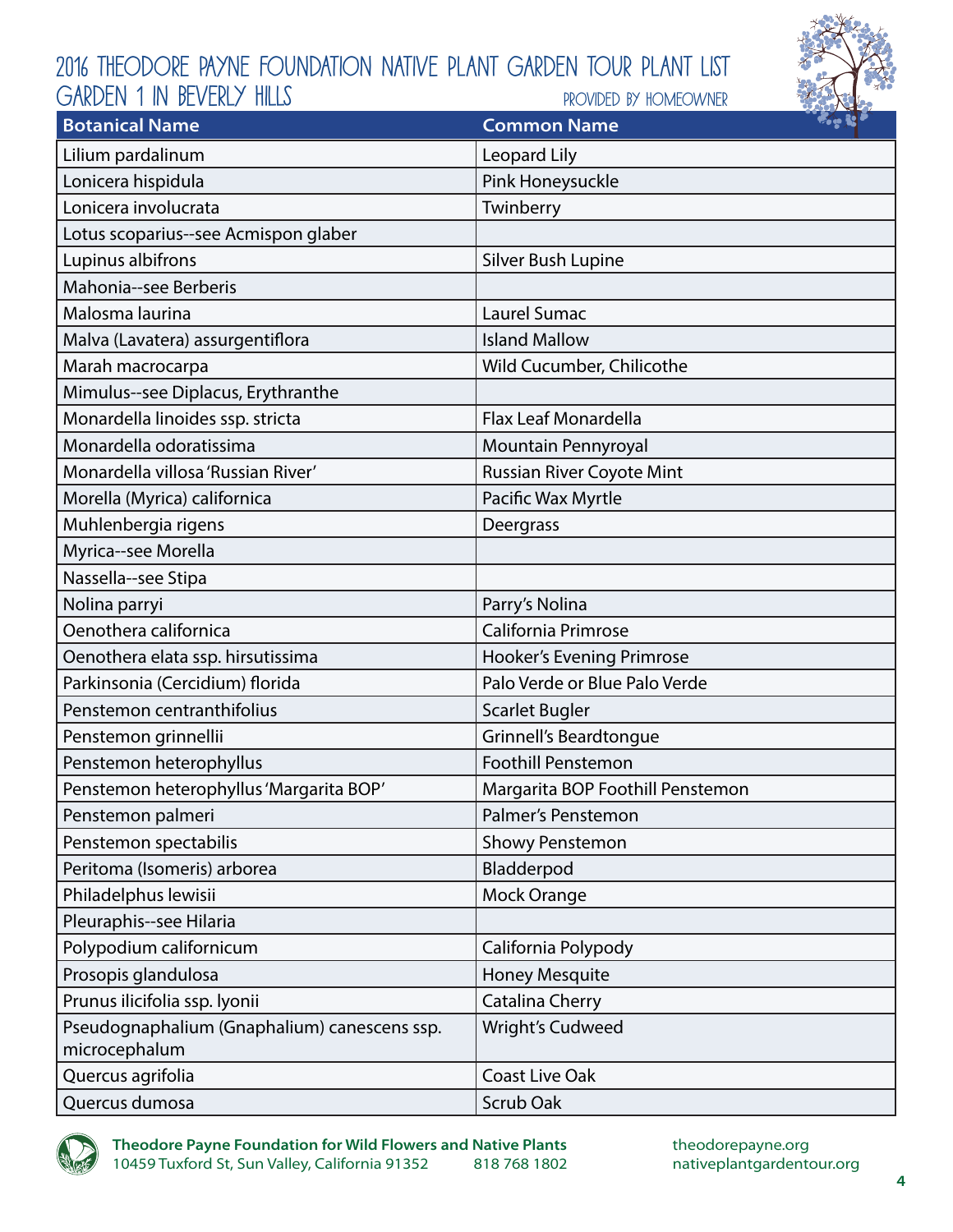

| <b>Botanical Name</b>                      | <b>Common Name</b>                  | $\sim$ $\approx$ $\sim$ |
|--------------------------------------------|-------------------------------------|-------------------------|
| Quercus Iobata                             | <b>Valley Oak</b>                   |                         |
| Rhamnus crocea                             | Redberry                            |                         |
| Rhamnus ilicifolia                         | <b>Holly Leaf Redberry</b>          |                         |
| Rhamnus--see also Frangula                 |                                     |                         |
| Rhus integrifolia                          | Lemonade Berry                      |                         |
| Rhus ovata                                 | <b>Sugar Bush</b>                   |                         |
| Ribes aureum var. gracillimum              | <b>Golden Currant</b>               |                         |
| Ribes malvaceum                            | <b>Chaparral Currant</b>            |                         |
| Ribes speciosum                            | <b>Fuchsia Flowered Gooseberry</b>  |                         |
| Ribes viburnifolium                        | Evergreen Currant, Catalina Perfume |                         |
| Romneya coulteri                           | Matilija Poppy                      |                         |
| Rosa californica                           | <b>California Wild Rose</b>         |                         |
| Salix lasiolepis                           | Arroyo Willow                       |                         |
| Salvia 'Allen Chickering'                  | Allen Chickering Sage               |                         |
| Salvia 'Desperado'                         | Desperado Sage                      |                         |
| Salvia 'Pozo Blue'                         | Pozo Blue Sage                      |                         |
| Salvia apiana                              | <b>White Sage</b>                   |                         |
| Salvia brandegeei 'Pacific Blue'           | Pacific Blue Brandegeei's Sage      |                         |
| Salvia clevelandii                         | <b>Cleveland Sage</b>               |                         |
| Salvia clevelandii 'Winnifred Gilman'      | Winnifred Gilman Cleveland Sage     |                         |
| Salvia leucophylla                         | <b>Purple Sage</b>                  |                         |
| Salvia mellifera                           | <b>Black Sage</b>                   |                         |
| Salvia mellifera 'Terra Seca'              | Terra Seca Black Sage               |                         |
| Salvia spathacea                           | Hummingbird Sage                    |                         |
| Sambucus nigra ssp. caerulea (S. mexicana) | Elderberry                          |                         |
| Satureja--see Clinopodium                  |                                     |                         |
| Scirpus cernuus--see Isolepis              |                                     |                         |
| Scrophularia californica                   | California Figwort, Bee Plant       |                         |
| Senecio flaccidus var. douglasii           | <b>Shrubby Butterweed</b>           |                         |
| Simmondsia chinensis                       | Jojoba                              |                         |
| Sisyrinchium bellum                        | <b>Blue Eyed Grass</b>              |                         |
| Sisyrinchium bellum 'Rocky Point'          | Rocky Point Dwarf Blue Eyed Grass   |                         |
| Sphaeralcea ambigua                        | <b>Apricot Mallow</b>               |                         |
| Stachys bullata 'Rocky Point'              | Rocky Point California Hedge Nettle |                         |
| Stanleya pinnata                           | <b>Prince's Plume</b>               |                         |
| Stipa (Nassella) cernua                    | <b>Nodding Needlegrass</b>          |                         |
| Trichostema lanatum                        | <b>Woolly Bluecurls</b>             |                         |